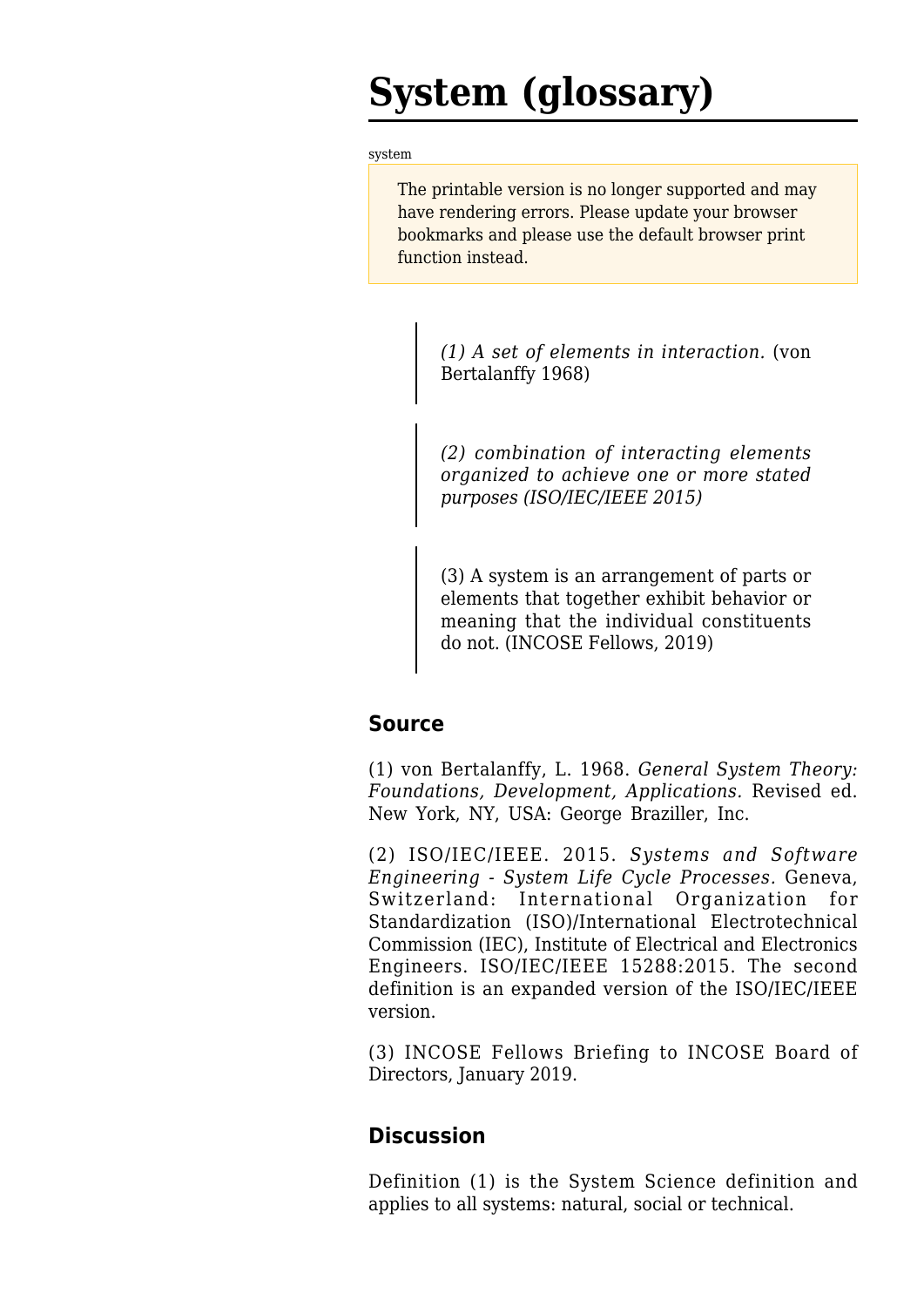Definition (2) is the recognized definition for systems engineers. Elements in this sense may include hardware, software, firmware, people, information, techniques, facilities, services, related natural artifacts and other support elements. This definition should be restricted to engineered systems which are created with a purpose which provides value to one or more beneficiaries.

Definition (3) was created by the INCOSE Fellows Initiative on System and Systems Engineering Definitions. This was established in 2016, to review current INCOSE definitions of SYSTEM and SYSTEMS ENGINEERING and to recommend any changes necessary to align the definitions to a) current practice, and b) the aspirations of INCOSE's 2025 Vision. At the January 2019 INCOSE Board of Directors meeting, a new INCOSE definition for "system" was approved and is given above.

Expanding on this definition, the INCOSE Fellows state:

Systems can be either physical or conceptual, or a combination of both. Systems in the physical universe are composed of matter and energy, may embody information encoded in matter-energy carriers, and exhibit observable behaviour. Conceptual systems are abstract systems of pure information, and do not directly exhibit behaviour, but exhibit "meaning". In both cases, the system's properties (as a whole) result, or emerge from:

· the parts or elements and their individual properties; AND

· the relationships and interactions between and among the parts, the system and its environment.

Note, definitions (1) and (2) remain applicable to the usage of this term in the current SEBoK, unless specifically stated. As the fellow initiative definition becomes more widely used we expect it to become the default definition in future releases of the SEBoK

See Introduction to Systems Fundamentals for a full discussion of the nature of systems in general and the scope of engineered systems of particular interest to systems engineering.

### **SEBoK v. 2.6, released 20 May 2022**

Retrieved from

<sup>&</sup>quot;[https://sandbox.sebokwiki.org/index.php?title=System\\_\(glossary\)&ol](https://sandbox.sebokwiki.org/index.php?title=System_(glossary)&oldid=65383)